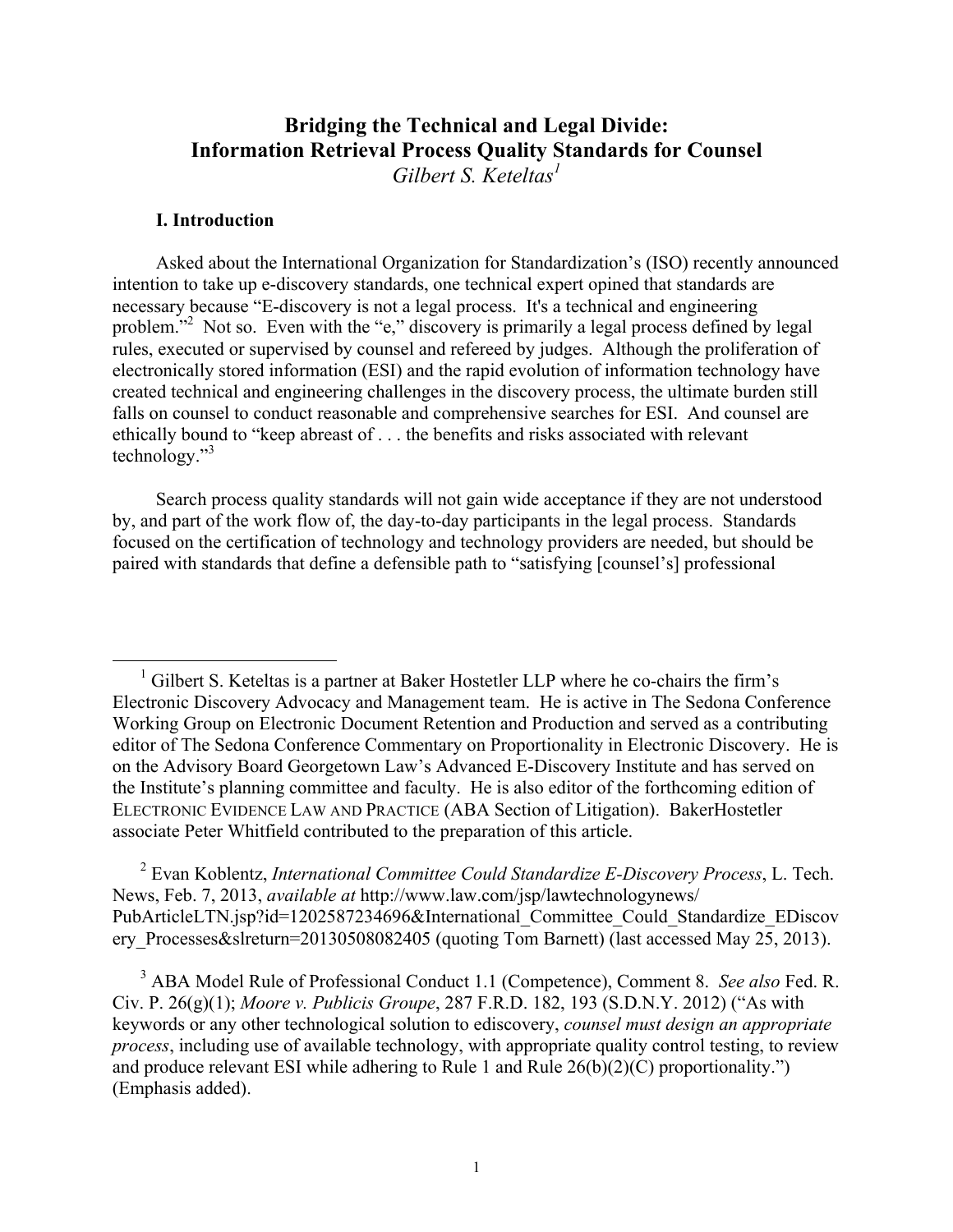obligations to conduct a reasonable, comprehensive search in response to a Rule 34 request for documents and ESI."<sup>4</sup>

Standards must bridge the technical and legal divide. When one of the bench's e-discovery "rock stars" questions the reasonableness of a party's search for relevant information, he or she is unlikely to be moved by counsel's response: "Your Honor, I used an ISO-certified technology and vendor." The next question will be, "How?"

Technology and service providers, you are eager to have your products and services certified. Lawyers worldwide are breathless at the prospect of newly-minted marketing brochures, email signatures and press releases appropriately "publicizing, communicating and promoting your certification."<sup>5</sup> But search process quality standards that give counsel – the users of e-discovery technology and services – a path to defensibility, will do far more "to facilitate adoption of e-discovery products and services and accelerate the development of still more effective ones."<sup>6</sup>

## **II. Some Challenges to the Development and Adoption of Process Quality Standards for Counsel**

## **A. Standardizing a Non-Standard Process**

Although there is a need for process quality standards in e-discovery and, in particular, for information retrieval conducted or overseen by counsel, the U.S. legal system leans against standardization. Some have suggested "standardization of process is an explicit requirement from the judiciary,"<sup>7</sup> but the Federal Rules of Civil Procedure and the decisions interpreting them encourage process development on a case-by-case basis, in part to address the proportionality considerations relevant to assessing the reasonableness of a discovery process in a particular case.<sup>8</sup>

<sup>5</sup> *See Publicizing Your ISO 9001:2008 or ISO 14001:2004 Certification*, ISO 2010 (ISO guidelines intended to help organizations "avoid the pitfalls of false, misleading or confusing statements" about ISO certification).

<sup>6</sup> Bruce Hedlin, Dan Brassil, Christopher Hogan, *Toward a Meaningful E-Discovery Standard* (2013), available at http://www.umiacs.umd.edu/~oard/desi5/additional/Hedin.pdf.

<sup>7</sup> Chis Knox, Scott Dawson, *ISO 9001: A Foundation for E-Discovery* (2011), available at http://www.umiacs.umd.edu/~oard/desi4/papers/knox.pdf.

<sup>8</sup> *The Sedona Conference***®** *Commentary on Proportionality* (Jan. 2013), p. 13 ("Where appropriate, the application of technology to quickly isolate essential information serves the goal of proportionality by creating efficiencies and cost savings. Parties should meet and confer regarding technological approaches to preservation, selection, review, and disclosure that reduce

 <sup>4</sup> Jason Baron, Edward Wolfe, *A Nutshell on Negotiating E-Discovery Search Protocols*, 11 Sedona Conf. J. 229 (2010).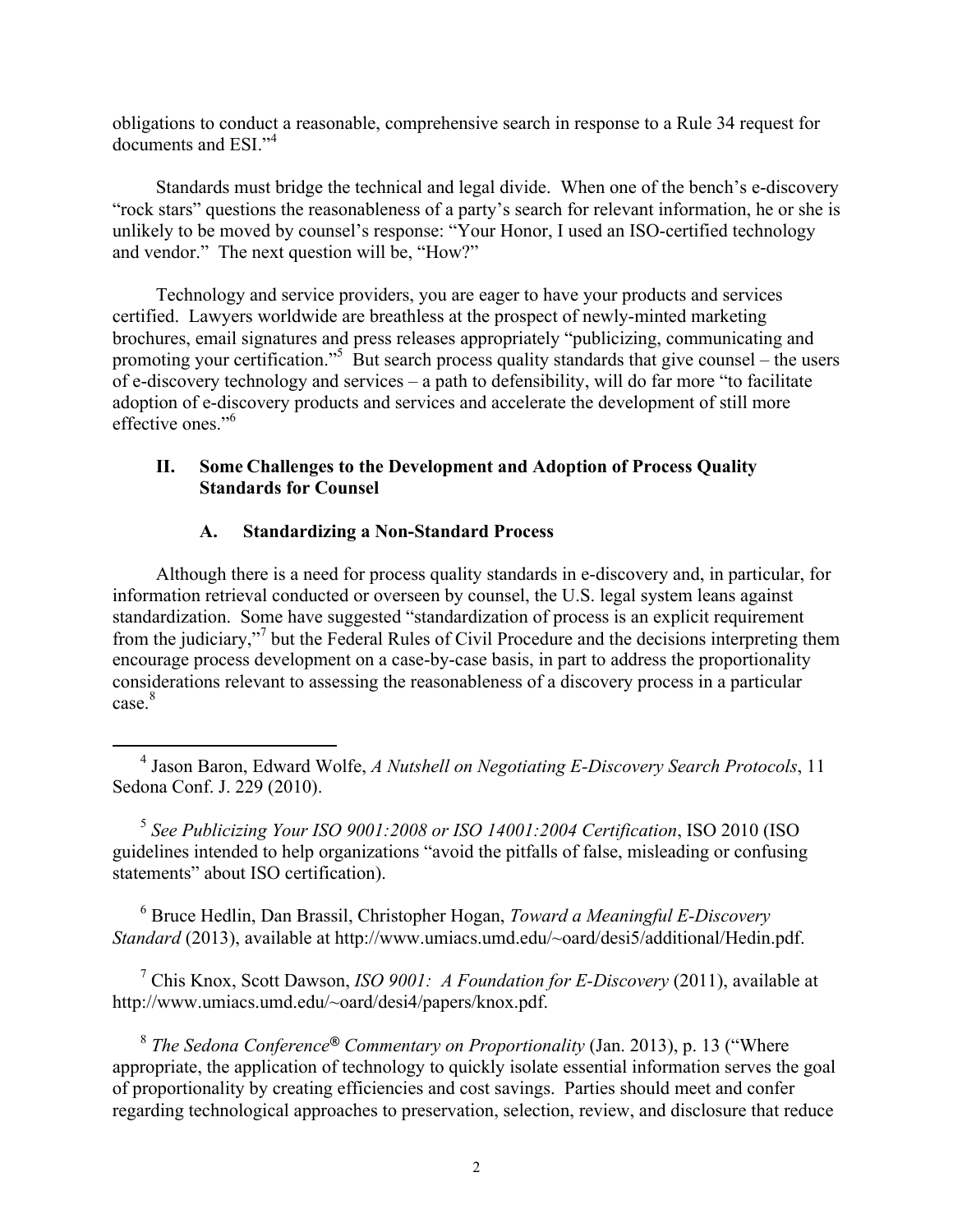The Federal Rules of Civil Procedure call for case-specific development of e-discovery processes. Rule 26(f) requires parties to confer on, develop and propose a discovery plan or, absent agreement, discovery plans. Rule 26(f) even invites the parties to propose changes to the limitations on discovery imposed by the rules.<sup>9</sup> The commentary to Rule 26(f) states, "it is desirable that the parties' proposals regarding discovery be developed through a process where they meet in person, informally explore the nature and basis of the issues, and discuss how discovery can be conducted most efficiently and economically."<sup>10</sup> E-Discovery thought leaders also acknowledge the importance of case-by-case flexibility: "the reasonableness of a party's discovery process must be evaluated on a case-by-case basis in the context of the value and importance of the matters in dispute, and no single practice, process or quality-checking measure should be assumed to be appropriate in any and all circumstances.<sup>"11</sup>

Case-by-case discussion of at least certain aspects of information retrieval is necessary to address the proportionality principles baked into the Federal Rules. Quality standards should support the least costly defensible process that "identifies, collects and produces relevant and responsive non-privileged materials from a larger universe of ESI using reliable methodologies that provide a quality result at costs that are reasonable and proportionate to the particular circumstances of the client and the litigation."<sup>12</sup>

The challenge, therefore, is to fit a third-party information retrieval process quality standard into a system that revisits process in nearly every case. Authoritative process quality standards that state minimum expectations for counsel (or a range of acceptable performance), and incorporate – either directly or by reference – standards for technology and technology service providers, would provide a useful reference for counsel in 26(f) discussions or a court faced with competing Rule 26(f) proposals.

The goal of standard-setters should be to replace the daunting protocols and processes debated in the handful technology assisted review (TAR) cases reported to date with an authoritative and verifiable process quality standard that might be cited as follows:

*The parties agree that [name of standard] is an established and authoritative standard for designing and executing a search of electronically stored information for relevant* 

<u> Alexandro de la contrada de la contrada de la contrada de la contrada de la contrada de la contrada de la co</u> overall costs, better target discovery, protect privacy and confidentiality, and reduce burdens.").

 $^{9}$  Fed. R. Civ. P. 26(f)(3)(E).

 $10$  Fed. R. Civ. P. 26, advisory committee comments.

<sup>11</sup> *The Sedona Conference***®** *Commentary on Achieving Quality in the E-Discovery Process*, 10 Sedona Conf. J. 299 (2009) (hereafter *Commentary on Achieving Quality*).

<sup>12</sup> Hon. Craig Shaffer, *Defensible by What Standard?*, 13 Sedona Conf. J. 212, 218 (2012) (hereafter *Defensible by What Standard?*).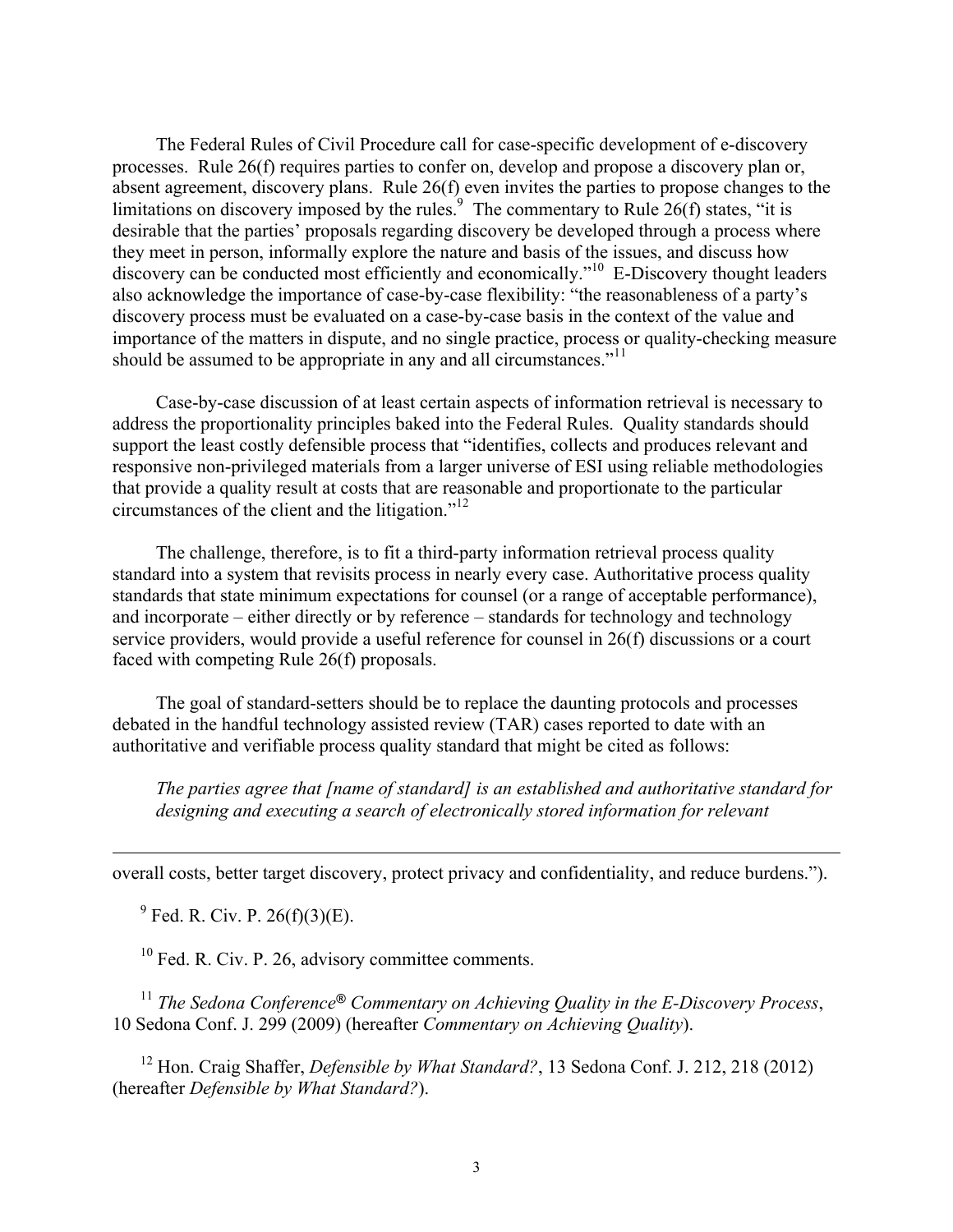#### *information. A search process that conforms to this standard is reasonable and comprehensive under [applicable procedural rules].*

Standardization of a quality process for counsel need not start from scratch. Legal and technical experts have already devoted substantial attention to the components of a quality search process.13 Standard setters should leverage this work and also consider certification of counsels' search processes. Recognition of proportionality factors could be part of a process quality standard that recognizes "[t]he choice of a specific search and retrieval method will be highly dependent on the specific legal context in which it is to be employed."<sup>14</sup>

## **B. Relieving Courts from their Role as Iterative Standard-Setters**

In discussing the standard for spoliation sanctions, Judge Scheindlin opined: "The standard of acceptable conduct is determined through experience. In the discovery context, the standards have been set by years of judicial decisions analyzing allegations of misconduct and reaching a determination as to what a party must do to meet its obligation to participate meaningfully and fairly in the discovery phase of a judicial proceeding."<sup>15</sup>

We do not have years to wait. Modern information retrieval processes and technologies are complex and the pace of technological development is rapid. Litigators and technology developers will be disinclined to invest time or money in information retrieval technologies and processes if they must wait years to understand the standard for defensible use of those technologies and processes. Without authoritative standards for both information retrieval technologies and the deployment of those technologies in the trenches of litigation, both adoption and future innovation will be limited.

Judges are often called upon to resolve highly technical disputes involving scientific matters they know little or nothing about. Justice Stephen Breyer noted:

A judge is not a scientist, and a courtroom is not a scientific laboratory. . . . [M]ost judges lack the scientific training that might facilitate the evaluation of scientific claims or the evaluation of expert witnesses who make such claims. Judges typically are generalists, dealing with cases that can vary widely in subject matter. Our primary objective is usually

 <sup>13</sup> *See, e.g., The Sedona Conference***®** *Best Practices Commentary on the Use of Search and Information Retrieval Methods in E-Discovery*, 8 Sedona Conf. J. 189 (2007); *The Sedona Conference***®** *Commentary on Achieving Quality in the E-Discovery Process*, 10 Sedona Conf. J. 299 (2009); Jason Baron, Edward Wolfe, *A Nutshell on Negotiating E-Discovery Search Protocols*, 11 Sedona Conf. J. 229 (2010) (hereafter *A Nutshell on Negotiating E-Discovery Search Protocols*).

<sup>14</sup> *A Nutshell on Negotiating E-Discovery Search Protocols,* p. 230.

<sup>15</sup> *Pension Comm. V. Banc of America Sec., LLC*, 685 F. Supp. 2d 456, 464 (S.D.N.Y. 2010).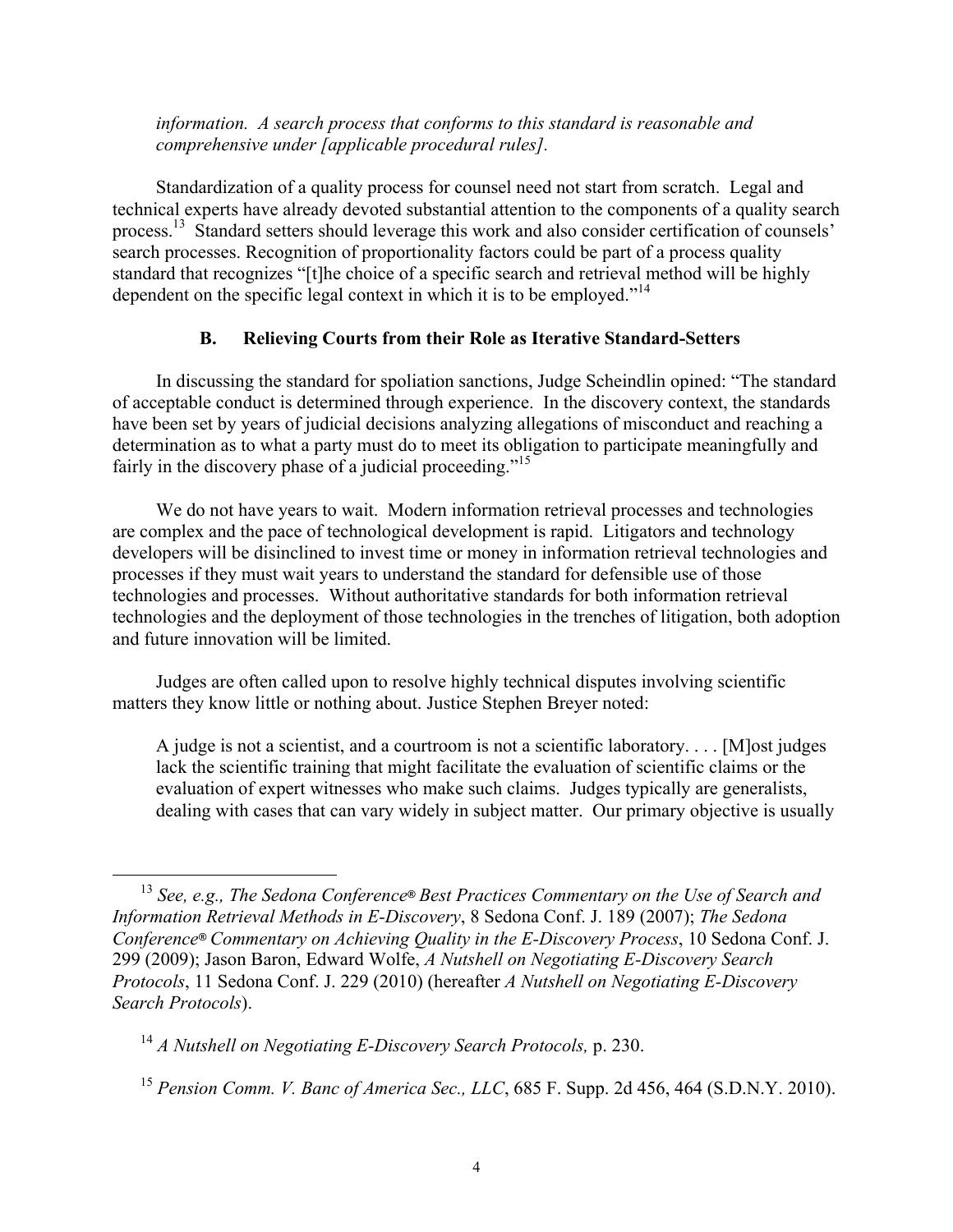process-related: seeing that a decision is reached fairly and in a timely way.16

In discovery, this has played out in judicial decisions debating the need for experts to resolve not just the merits of complex cases, but the proposed approach to the search for information relevant to resolving those cases. 17 While courts have been successful in understanding and assessing many aspects of the electronic discovery process, judges are far less comfortable assessing the reasonableness of search for relevant information from massive quantities of ESI. Modern search presents technical questions beyond the ken of most lawyers and judges. "Even the most computer literate of judges would struggle to know what protocol is appropriate in any individual case, and the notion that a busy trial judge is going to be able to invent one out of whole cloth or to understand whether the proposed protocol meets ill-defined technical search standards seems unrealistic."18

Authoritative standards for a quality search process could relieve the courts from overseeing and refereeing pitched discovery battles where "litigants and their vendor surrogates debate the efficacy of competing search methodologies."19 Although *Da Silva Moore*, *Actos* and *Kleen Products* opened the door a crack to judicial acceptance, there is also an argument that they set up significant barriers to entry for litigators, clients and judges who may perceive the negotiation, implementation and assessment of technology assisted review as more burdensome than exhaustive manual review (with all its warts).

In addition, the burdens on the judiciary and the uncertainty faced by litigants where technological developments outpace judicial standard setting has spurred significant local experimentation contributing to ad hoc activities that, while valuable, may ultimately result in premature local commitment to standards and impede national process standardization.<sup>20</sup> In his

<sup>17</sup> Defensible by What Standard, p. 231-32 (discussing the applicability of Federal Rule of Evidence 702 and *Daubert* to information retrieval processes).

<sup>18</sup> *U.S. v. Farlow*, 2009 WL 4728690, 6 (D.Me. 2009). *See also* "*Defensible" by What Standard?*, p. 231 ("Application of the 'reasonableness' standard in the context of technologyassisted e-discovery process invariably will present the court with methodologies or forensic techniques which are beyond the knowledge or skills of a layperson, and certainly outside the experience of most judges.").

<sup>19</sup> *Defensible by What Standard?*, p. 219.

<sup>20</sup> P. Hatto, *Standards and Standardisation: A Practical Guide for Researchers* (European Union, 2013) p. 14 ("If, in the course of your research, you have found it necessary to develop a specific procedure or protocol to overcome a particular issue then it is possible, indeed likely that you have developed the basis of a standard. However, if you are simply using well established procedures to, for example, characterize a new material then it is unlikely that you have done anything to contribute to standardization.") (last accessed May 20, 2013).

<sup>&</sup>lt;sup>16</sup> Hon. Stephen Breyer, *Reference Manual on Scientific Evidence*, 3<sup>rd</sup> ed., Washington, D.C.: National Academies Press (2011), p. 4.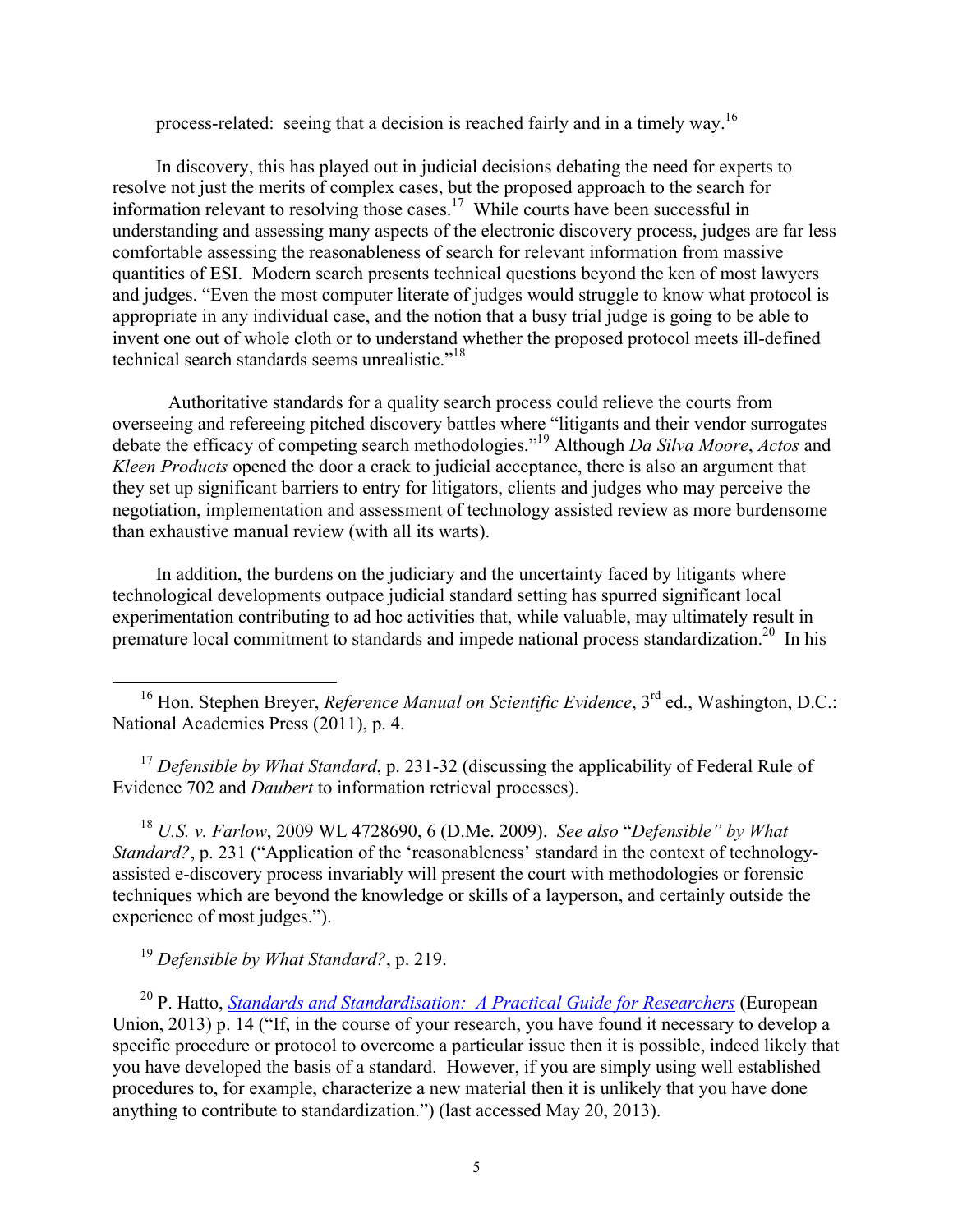recent discussion of local rules, standing order and model protocols, Tom Allman described a "healthy proliferation of local e-discovery initiatives for use in district courts in the federal judicial system," without an "obvious pattern emerging as the dominant approach."21 Local rules, standards, forms, models and pilot programs fill a void but, as they take hold, may prove a disincentive to standardization.

Rather than have expert discussion of quality information retrieval processes play out in courtrooms over a period of years before arbiters who are not themselves expert in information retrieval, those discussions should play out in the halls of a standard setting organization. Standards may be more quickly adopted by the federal judiciary if they grow are built in collaboration with the Federal Judicial Center and the National Academy of Science's Committee on Science, Technology and the Law.<sup>22</sup>

### **C. Addressing Judicial Discomfort With the Imperfect Product of a Quality Discovery Process**

"There simply is no review tool that guarantees perfection . . . there are risks inherent in any method of reviewing electronic documents."<sup>23</sup> Statements like this one should give litigants who apply reasonable discovery processes some comfort. But while judges acknowledge it is unreasonable to expect perfection in the discovery process, they still wrestle with how to remedy imperfection in the outcome of the process. Consider Judge Scheindlin's statement of expectations in *Pension Committee*:

Courts cannot and do not expect that any party can meet a standard of perfection. Nonetheless, the courts have a right to expect that litigants will take the necessary steps to ensure that relevant records are preserved when litigation is reasonably anticipated, and that such records are collected, reviewed, and produced to the opposing party. . . .[W]hen this does not happen, the integrity of the judicial process is harmed and the courts are required to fashion a remedy.<sup>24</sup>

<sup>21</sup> Thomas Allman, *Local Rules, Standing Orders, And Model Protocols: Where the Rubber Meets the (E-Discovery) Road*, 19 Rich. J.L. & Tech. 8 (2013).

<u> Alexandro de la contrada de la contrada de la contrada de la contrada de la contrada de la contrada de la co</u>

<sup>22</sup> *Reference Manual*, p. 5 ("The Committee brings together on a regular basis knowledgeable scientists, engineers, judges, attorney, and corporate and government officials to explore areas of interaction and improve communication among the science, engineering, and legal communities. The Committee is intended to provide a neutral, nonadversarial forum for promoting understanding, encouraging imaginative approaches to problem solving, and discussing issues at the intersection of science and law.").

<sup>23</sup> See *Da Silva Moore v. Publicis Groupe SA and MSL Group*, 2012 WL 1446534, \*3 (S.D.N.Y. 2012) ("There simply is no review tool that guarantees perfection. The parties and Judge Peck have acknowledged that there are risks inherent in any method of reviewing electronic documents.").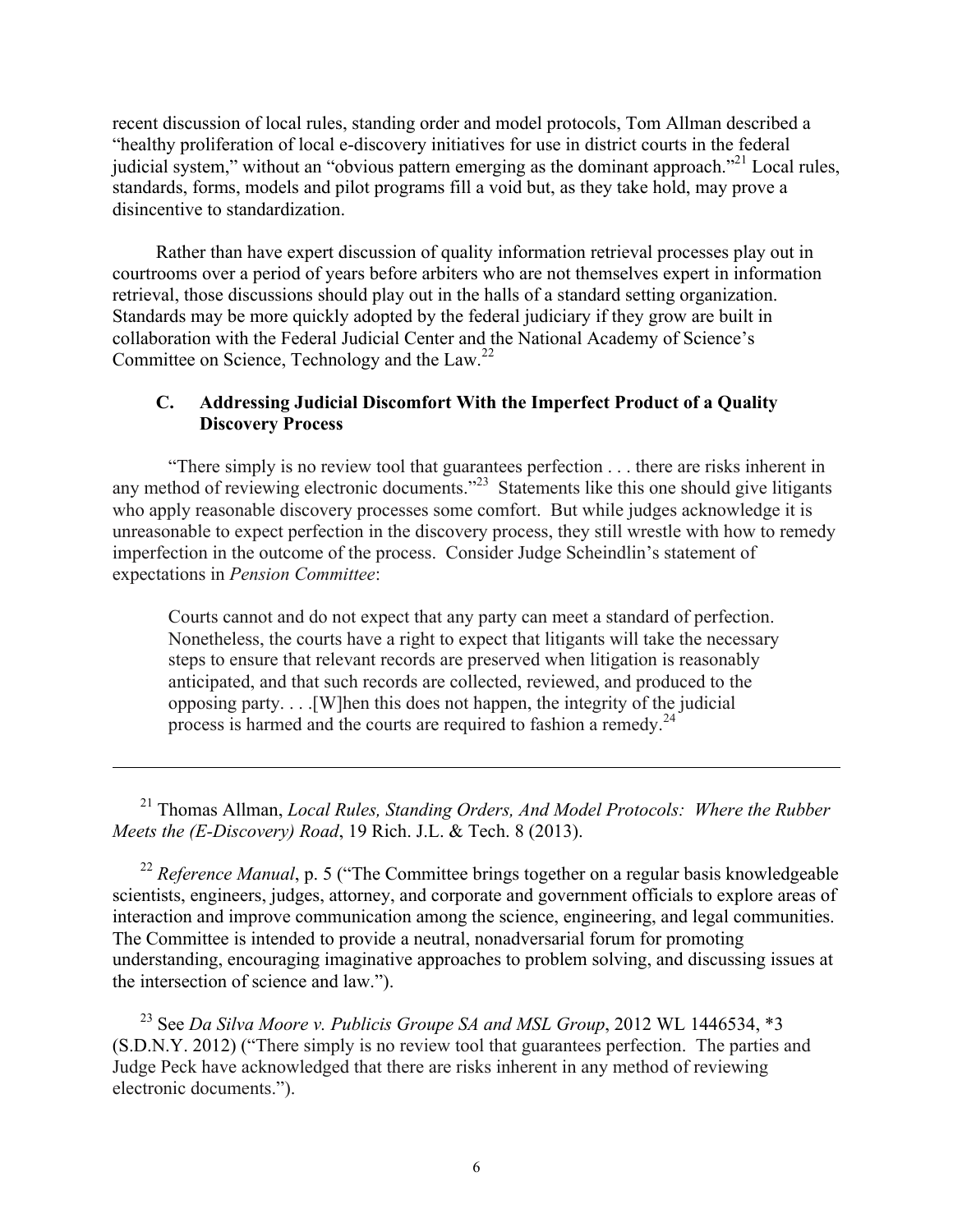When it comes to discovery process, courts have a difficult time distinguishing process from outcome. That difficulty arises out of the challenge of deciding what remedy to impose if important information is not located despite a quality process. Indeed, courts typically are asked to analyze the quality of process only when faced with an outcome one party deems unacceptable. $^{25}$ 

Adherence to accepted search standards should be accepted as evidence the searching party acted reasonably and set a presumption against further judicial review. As Magistrate Judge Shaffer argued in his article *Defensible by What Standard?*, "the issue of defensibility will require a court to determine the appropriate legal standard for evaluating a technology-assisted search protocol and the factual showing that should be required to trigger judicial review."<sup>26</sup>

In rolling out any new standards, there should be a renewed effort to educate courts and litigants on the difference between process and outcome. And, in deciding whether and how to "remedy" an imperfect outcome in the face of a certified quality process, courts should approach the question as they do in the tort world. While negligence may not at first blush appear to be the stock and trade of most e-discovery practitioners, it is noteworthy that sanctions determinations in e-discovery matters are often based on shades of negligence.<sup>27</sup> Accepted quality standards could provide evidence of the standard of care due in the discovery process just as "professional standards are commonly looked to as evidence of the appropriate standard of care" in professional negligence matters, or as "advisory safety standards that are adopted by nongovernmental entities such as ANSI may represent a consensus regarding what a reasonable person in a particular industry would do."<sup>28</sup>

"A technology-assisted e-discovery process cannot be held to a standard of perfection, but should produce discovery results that are defensible in terms of the producing party's discovery obligations and reasonable from the standpoint of cost and efficiency.<sup>729</sup> Expert

 <sup>24</sup> *Pension Comm.*, 685 F. Supp.2d at 461-62.

<sup>25</sup> *Defensible by What Standard?*, p. 218 ("Designing and implementing a defensible discovery process, however, is complicated by the *post hoc* nature of most discovery motions challenging the results.").

<sup>26</sup> *Defensible by What Standard?,* p. 221.

 $27$  Pension Committee "begin[s] with a discussion of how to define negligence, gross negligence, and willfulness in the discovery context and what conduct falls in each of these categories." *Pension Comm.*, *id.* at 462.

<sup>28</sup> *Hansen v. Abrasive Engineering and Mfg., Inc.*, 317 Or. 378, 384, 856 P.2d 625, 628 (Or. 1993).

<sup>29</sup> *Defensible by What Standard*, p. 218.